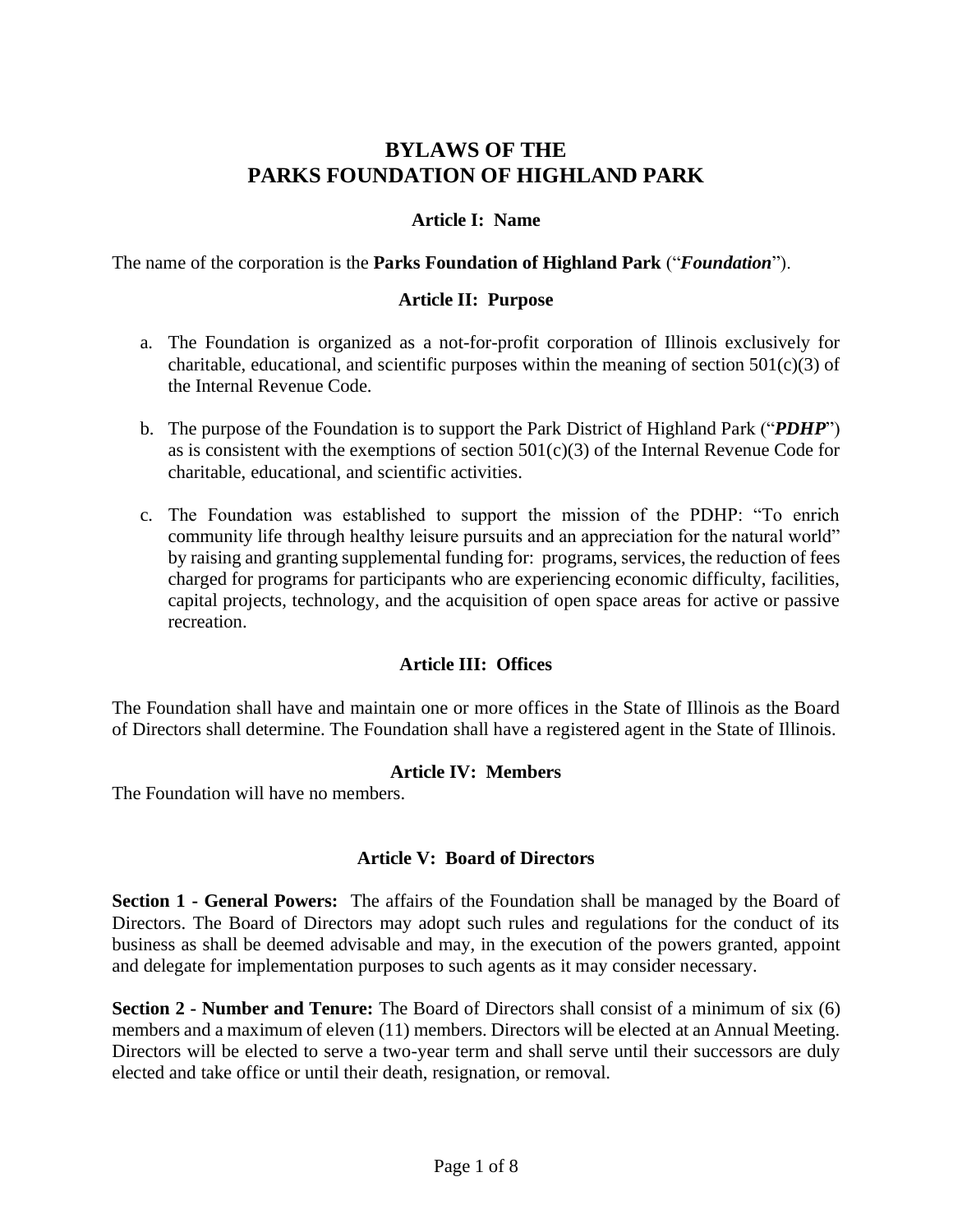**Section 3 - Resignation:** Any Director may resign at any time by giving notice to the Board of Directors, the President, or the Secretary of the Foundation. The resignation shall take effect when the notice is delivered unless the notice specifies a future date. Acceptance of such resignation is not necessary to make it effective.

**Section 4 - Removal:** A Director may be removed with or without cause upon two-thirds vote of the entire Board of Directors when, in its judgment, the best interests of the Foundation would be served.

**Section 5 - Vacancies**: Whenever a Director dies, resigns, is removed, ceases to act, or fails to attend three consecutive meetings of the Board without good cause, a majority of the remaining members of the Board of Directors may declare a vacancy and appoint a new Director to fill the vacancy until the next annual meeting, when a Director will be elected to fill the remainder of the term. Any vacancy created by an increase in the number of Directors shall be filled by appointment by a majority of the Board of Directors until the next annual meeting for the election of Directors.

**Section 6 - Compensation:** Directors shall not receive compensation except for reimbursement of their actual expenses.

# **Article VI: Meetings**

**Section 1 - Annual Meeting:** An annual meeting of the Board of Directors shall be held once a year in April, or on such date as determined by the Board of Directors, at which time a) the members will elect or re-elect Directors for any expiring terms; b) the Board of Directors will elect its officers; and c) the Board of Directors will determine regular Board meeting dates for the year.

**Section 2 - Regular and Special Meetings:** Regular meetings of the Board of Directors shall be held at such times and places as designated at the annual meeting for the upcoming year or as determined by the Board of Directors. Special meetings, if and as needed, shall be held on the call of the President or a majority of a quorum of Directors.

**Section 3 - Notice of Meeting:** Written or printed notice stating the place, day, and hour of any meeting of the Board of Directors shall be delivered, either personally, by mail or electronically to each Director, not less than two days prior to the date of such meeting. In the case of a special meeting, the purpose of the meeting shall be stated in the announcement of the meeting. Except in the case of bylaw amendments, formal notice may be waived in writing by a Director, either before or after the meeting. Attendance of a Director at any meeting shall constitute waiver of notice of such meeting except where the Director attends the meeting for the express purpose of objecting to the notice. Neither the business to be transacted at, nor the purpose of, any regular or special meeting of the board need be specified in the notice or waiver of notice of such meeting unless specifically required by law or by these bylaws.

**Section 4 - Quorum:** A majority of the members of the Board of Directors shall constitute a quorum at any meeting. If less than a majority is present at a meeting, a majority of Directors present may adjourn the meeting from time to time without further notice.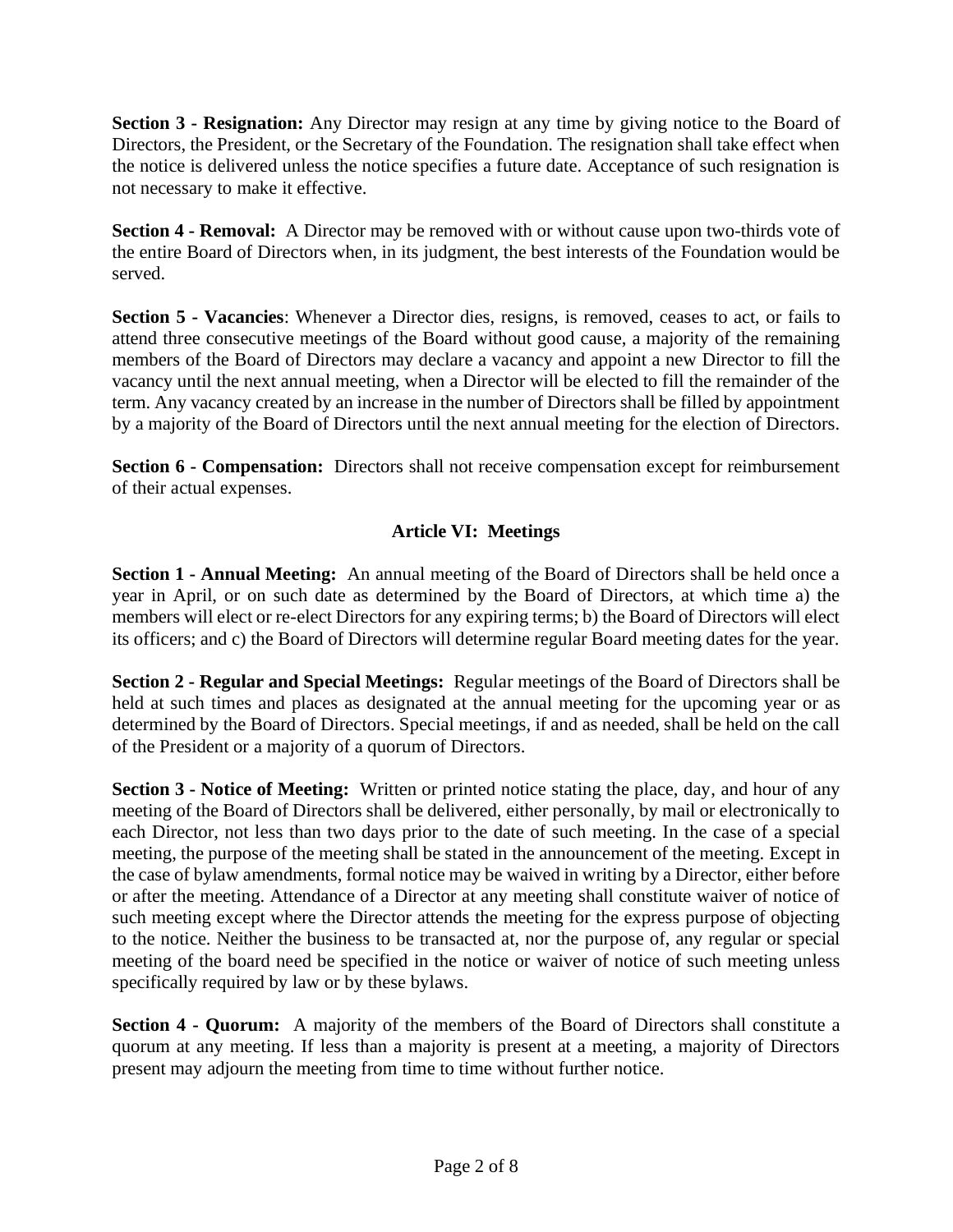**Section 5 - Rules:** The rules of the meeting will be guided by Robert's Rules of Order and such other rules adopted by the Board of Directors.

**Section 6 - Manner of Acting:** Except where provided otherwise in these bylaws, in the Articles of Incorporation of the Foundation, or by law, the act of a majority of the Directors present at a meeting at which a quorum is present shall be the act of the Board.

**Section 7 - Voting.** Each Director is entitled to one vote. Email, proxy, and absentee voting are prohibited.

**Section 8 - Informal Action by Directors:** The authority of the Board of Directors may be exercised without a meeting if consent in writing, setting forth the action to be taken, is signed by all Directors entitled to vote.

**Section 9 - Electronic Meeting Participation:** A Director may participate in a meeting of the Board of Directors, or any committee thereof, by means of interactive technology, including but not limited to electronic transmission, internet usage, remote communication, or conference video or telephone, by means of which all persons participating in the meeting can communicate with each other. Participation in a meeting pursuant to this section shall constitute presence in person at such meeting.

**Section 10 - PDHP Staff Attendance:** The PDHP Executive Director, and other PDHP staff authorized by the PDHP Executive Director, are invited to every meeting of the Board of Directors and any committee formed pursuant to these bylaws; they may receive all information provided to the Board of Directors, and are enabled to participate with voice, but without vote in such meetings.

# **Article VII: Officers**

**Section 1 - Officers:** The officers of the Foundation will include a President, Treasurer, and Secretary. The officers are not required to be members of the Board of Directors. The Board may appoint other such officers as shall be deemed desirable, said officers to have the authority to perform the duties prescribed by the Board of Directors.

**Section 2 - Election and Term of Office:** The officers of the Foundation are elected to one-year terms by the Board of Directors at the annual meeting of the Board. Each officer shall hold office until his or her successor is duly elected and takes office and may be re-elected to the same office. Any two or more offices may be held by the same person, except that the offices of President and Secretary must be held by separate persons.

**Section 3 - Resignation:** Any officer may resign at any time by giving notice to the Board of Directors, the President, or the Secretary of the Foundation. The resignation shall take effect when the notice is delivered unless the notice specifies a future date. Acceptance of such resignation is not necessary to make it effective.

**Section 4 - Removal:** Any officer elected or appointed by the Board of Directors may be removed with or without cause upon two-thirds vote of the entire Board of Directors when, in its judgment, the best interests of the Foundation would be served.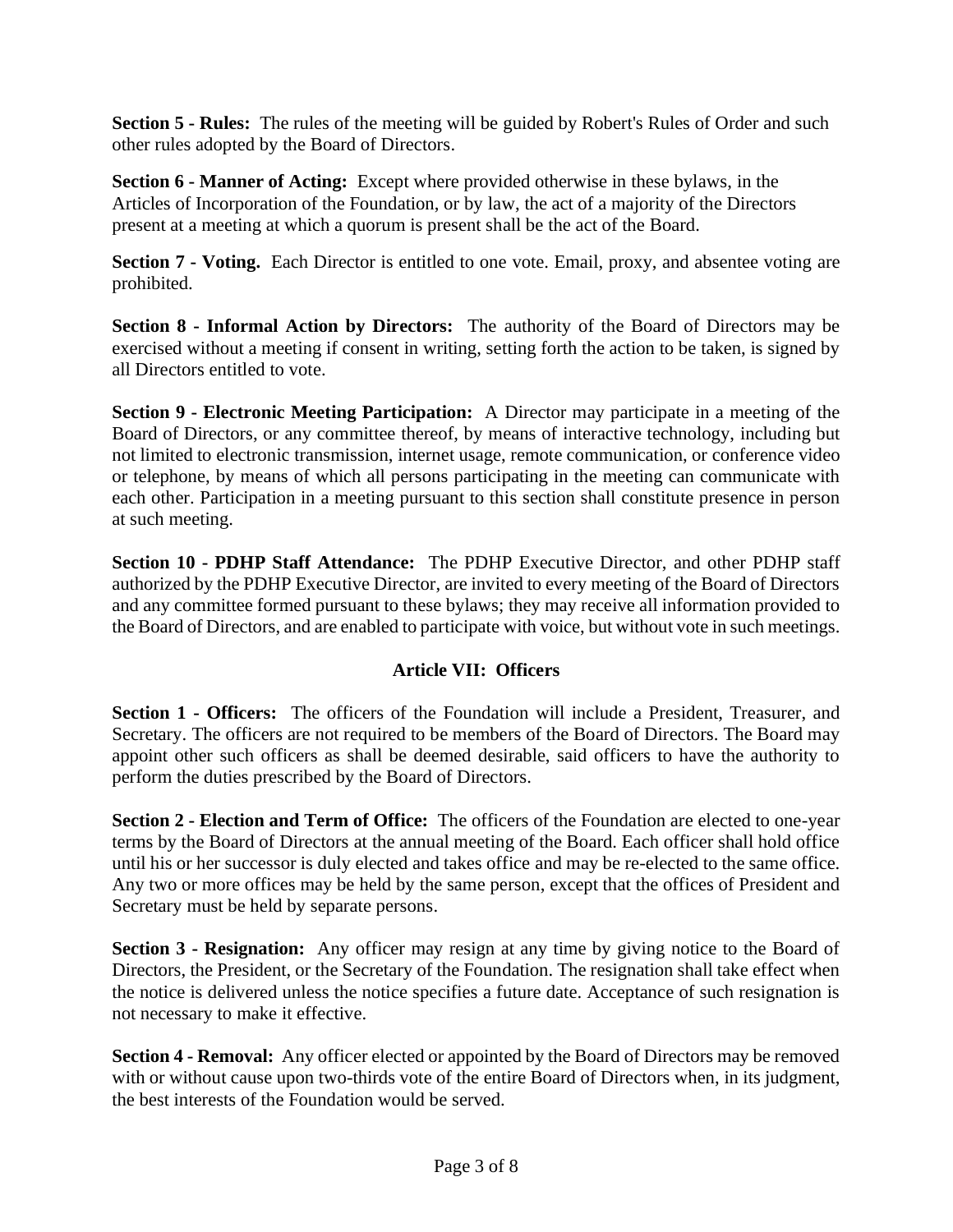**Section 5 - Vacancies:** Whenever an officer dies, resigns, is removed, ceases to act, or fails to attend three consecutive meetings of the Board without good cause, a majority of the members of the Board of Directors may declare a vacancy and appoint a new officer to fill the vacancy until the next annual meeting. Any vacancy created by the Board's establishment of additional offices shall be filled by appointment by a majority of the Board of Directors until the next annual meeting.

**Section 6 - President:** The President is the chief elected officer of the Foundation, controlling and supervising the general operation of the Foundation. The President shall preside at all meetings of the Board of Directors. The President may sign, with the Secretary or any other proper officers of the Foundation, any deeds, mortgages, contracts, or other instruments that the Board has authorized to be executed, except in cases where the signing or execution thereof is expressly delegated by this Board or by these bylaws or by law to some other officer or agent of the Foundation. Generally, the President will perform all duties incident to the office of President and any other duties that may be assigned by the Board of Directors.

**Section 7 - Treasurer:** Subject to the consent and direction of the Board of Directors, the Treasurer will have charge and custody of, be responsible for, and may delegate to others with expertise, the care of all funds and securities of the Foundation, receive and give receipts for money due and payable to the Foundation, and deposit all such money in the name of the Foundation in such banks, trust companies, or other depositories as selected in accordance with these bylaws. Generally, the Treasurer will perform all duties incident to the office of Treasurer and any other duties that may be assigned by the President or the Board of Directors.

**Section 8 - Secretary:** The Secretary is responsible for the minutes of all meetings of the Board, shall see that all notices are given as required by these bylaws or by law, and shall keep the records of the Foundation. Generally, the Secretary will perform all duties incident to the office of Secretary and any other duties that may be assigned by the President or the Board of Directors.

# **Article VIII: Committees**

**Section 1 - Committees:** A majority of the Board of Directors may create one or more standing and/or ad hoc committees and may appoint Directors or other persons to serve on such committees as permitted by law and not otherwise prohibited by these bylaws. Committees shall only exercise authority of the Board of Directors to the extent expressly authorized by the Board of Directors and where not prohibited by law.

**Section 2 - Term:** Each committee member shall serve at the pleasure of the majority of the Board of Directors or until he or she is unable or unwilling to serve.

. **Section 3 - Vacancies:** Vacancies in the membership of any committee may be filled by appointments made in the same manner as provided in the case of the original appointments.

**Section 4 - Quorum:** A majority of the whole committee shall constitute a quorum. The act of a majority of the committee members present at a meeting at which a quorum is present shall be the act of the committee.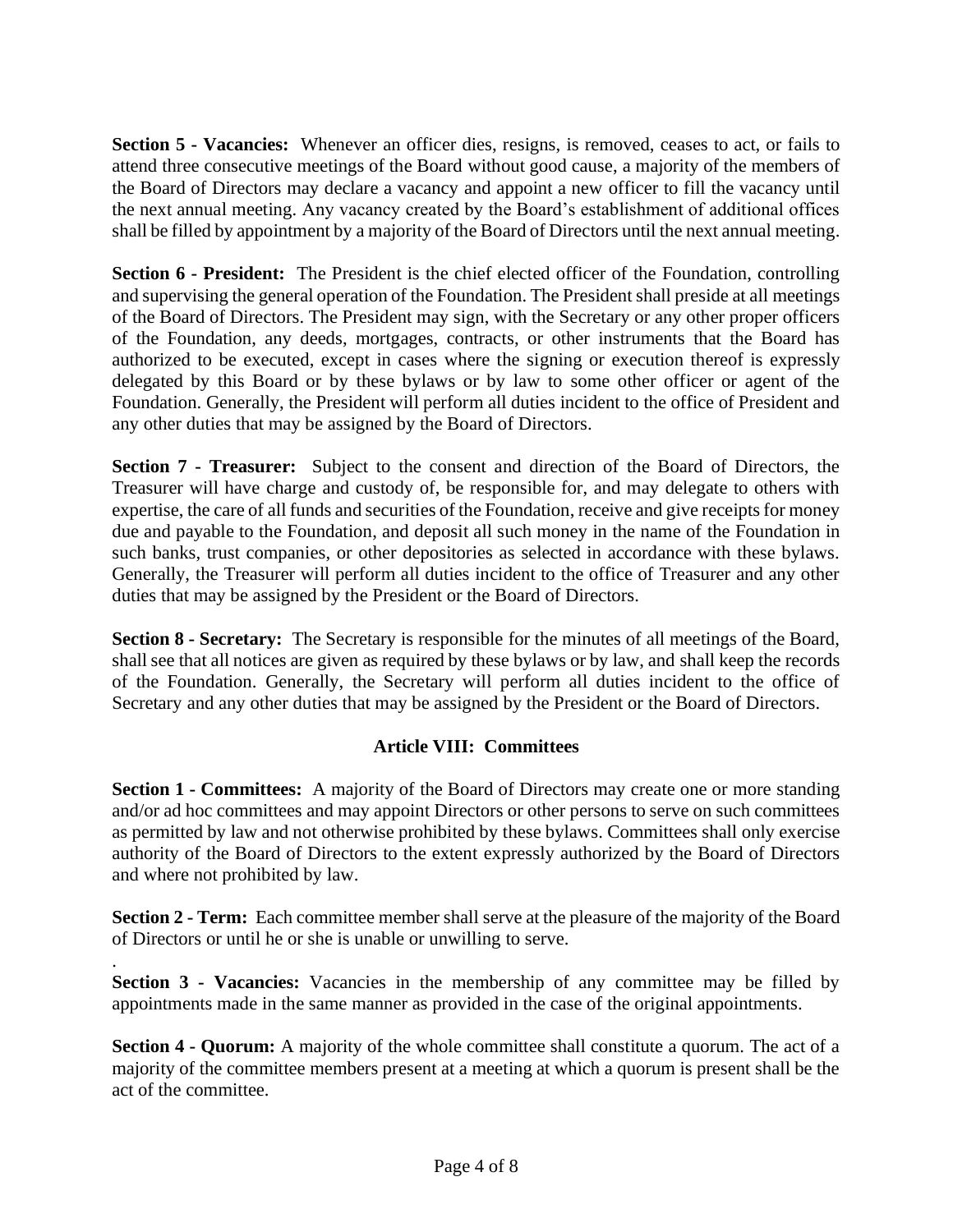# **Article IX: Contracts, Checks, Deposits, Gifts, and Audits**

**Section 1 - Contracts:** The Board of Directors may authorize any officer or agent of the Foundation, in addition to the officers so authorized by these bylaws, to enter into any contract or execute or deliver any instrument in the name of or on behalf of the Foundation, and such authority may be general or confined to specific instances.

**Section 2 - Checks and Evidence of Indebtedness:** All checks, drafts, or other orders for the payment of money notes, or other evidences of indebtedness issued in the name of the Foundation, shall be signed by such agents or officers and in such a manner as the Board of Directors shall determine. In the absence of such determination, such instruments shall be signed by the Treasurer and countersigned by the President or Secretary.

**Section 3 - Deposits:** All funds of the Foundation shall be deposited to the credit of the Foundation in such banks, trust companies, or other depositories as the Board of Directors may select.

**Section 4 - Gifts:** The Board of Directors may accept on behalf of the Foundation any contribution, gift, item, or bequest for the general purpose or for any special purpose of the Foundation consistent with the purposes of the Foundation stated in Article II.

**Section 5 - Audits:** The accounts of the Foundation shall be audited annually by an independent auditor appointed by the Board of Directors, or as determined by the Board of Directors in accordance with all applicable laws and requirements.

## **Article X: Books and Records**

The Foundation shall keep correct and complete books and records of account and shall also keep minutes of the proceedings of the Board of Directors and committees having authority of the Board of Directors. All books and records of the Foundation may be inspected by any Director or his or her agent for any purpose, at any reasonable time.

## **Article XI: Fiscal Year**

The fiscal year of the Foundation shall be January 1 to December 31 of each year.

## **Article XII: Amendments to These Bylaws**

These Bylaws may be amended or replaced and new Bylaws may be adopted by a favorable vote of two-thirds of the Board of Directors. Such approval may occur at any annual, regular, or special meeting of the Board, provided that at least 15 days written notice has been given to each Director of the intention to amend these bylaws.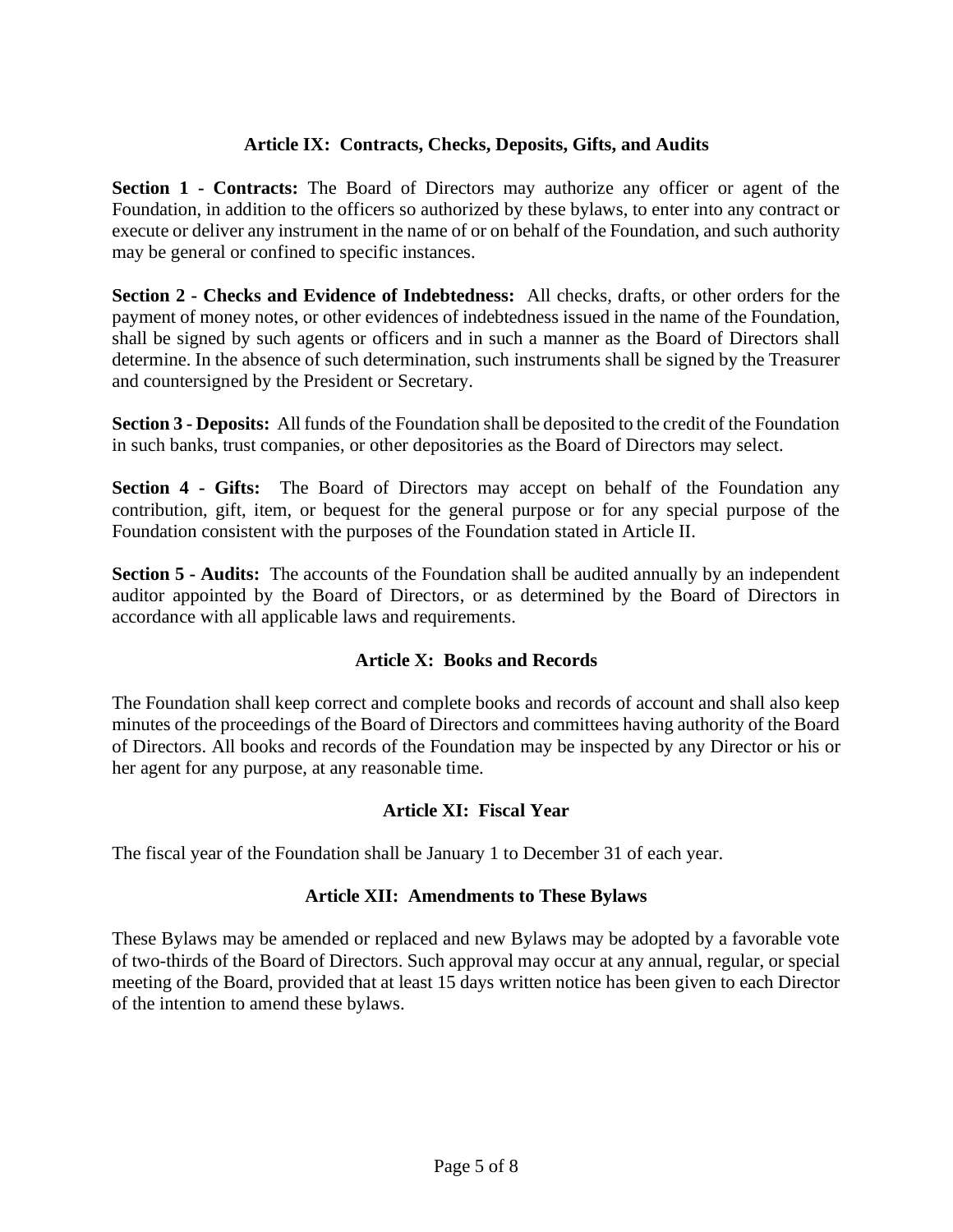# **Article XIII: Indemnification**

**Section 1 - Indemnification in Actions other than by or in the Right of the Foundation.** The Foundation may indemnify any person who was or is a party, or is threatened to be made a party to any threatened, pending or completed action, suit or proceeding, whether civil, criminal, administrative or investigative (other than an action by or in the right of the Foundation) by reason of the fact that he or she is or was a Director, officer, employee or agent of the Foundation, or is or was serving at the request of the Foundation as an officer, employee or agent of another corporation, partnership, joint venture, trust or enterprise, against expenses (including attorneys' fees), judgments, fines and amounts paid in settlement actually and reasonably incurred by such a person in connection with such action, suit or proceeding, if such person acted in good faith and in a manner he or she reasonably believed to be in, or not opposed to, the best interests of the Foundation, and, with respect to any criminal action or proceeding, had no reasonable cause to believe his or her conduct was unlawful. The termination of any action, suit or proceeding by judgment, order, termination or any action, settlement order, conviction or upon a plea of nolo contendere or its equivalent, shall not, of itself, create a presumption that the person did not act in good faith and in a manner which he or she reasonably believed to be in or not opposed to the best interests of the Foundation or, with respect to any criminal action or proceeding, that the person had reasonable cause to believe that his or her conduct was unlawful.

**Section 2 - Indemnification in Actions by or in the Right of the Foundation.** The Foundation may indemnify any person who was or is a party, or is threatened to be made a party to any threatened, pending or completed action or suit by or in the right of the Foundation to procure a judgment in its favor by reason of the fact that such person is or was a Director, officer or employee or agent of the Foundation, or is or was serving at the request of the Foundation as a Director, officer, employee or agent of another corporation, partnership, joint venture, trust, or other enterprise, against expenses (including attorneys' fees) actually and reasonably incurred by such person in connection with the defense or settlement of such action or suit, if such person acted in good faith and in a manner her or she reasonably believed to be in, or not opposed to, the best interests if the Foundation, provided that no indemnification shall be made in respect of any claim, issue or matter as to which such person shall have been adjudged to be liable for negligence or misconduct on the performance of his or her duty to the Foundation, unless, and only to the extent that the court in which such adjudication of liability, but in view of all the circumstances of the case, such person is fairly and reasonably entitled to indemnity for such expenses as the court shall deem proper.

**Section 3 - Right to Payment of Expenses**. To the extent that any Director, officer, employee or agent of the Foundation shall prevail, on the merits or otherwise, in the defense of any action, suit or proceeding referred to in Sections 1 and 2 of this Article, or in defense of any claim, issue or matter therein, the Foundation will indemnify such person against expenses (including attorneys' fees) actually and reasonably incurred by such person in connection therewith.

**Section 4 - Determination of Conduct.** Any indemnification under Section 1 and Section 2 of this Article (unless ordered by a court) shall be made by the Foundation only as authorized in the specific case, upon a determination that indemnification of the Director, officer, employee, or agent is proper in the circumstances because he or she has met the applicable standard of conduct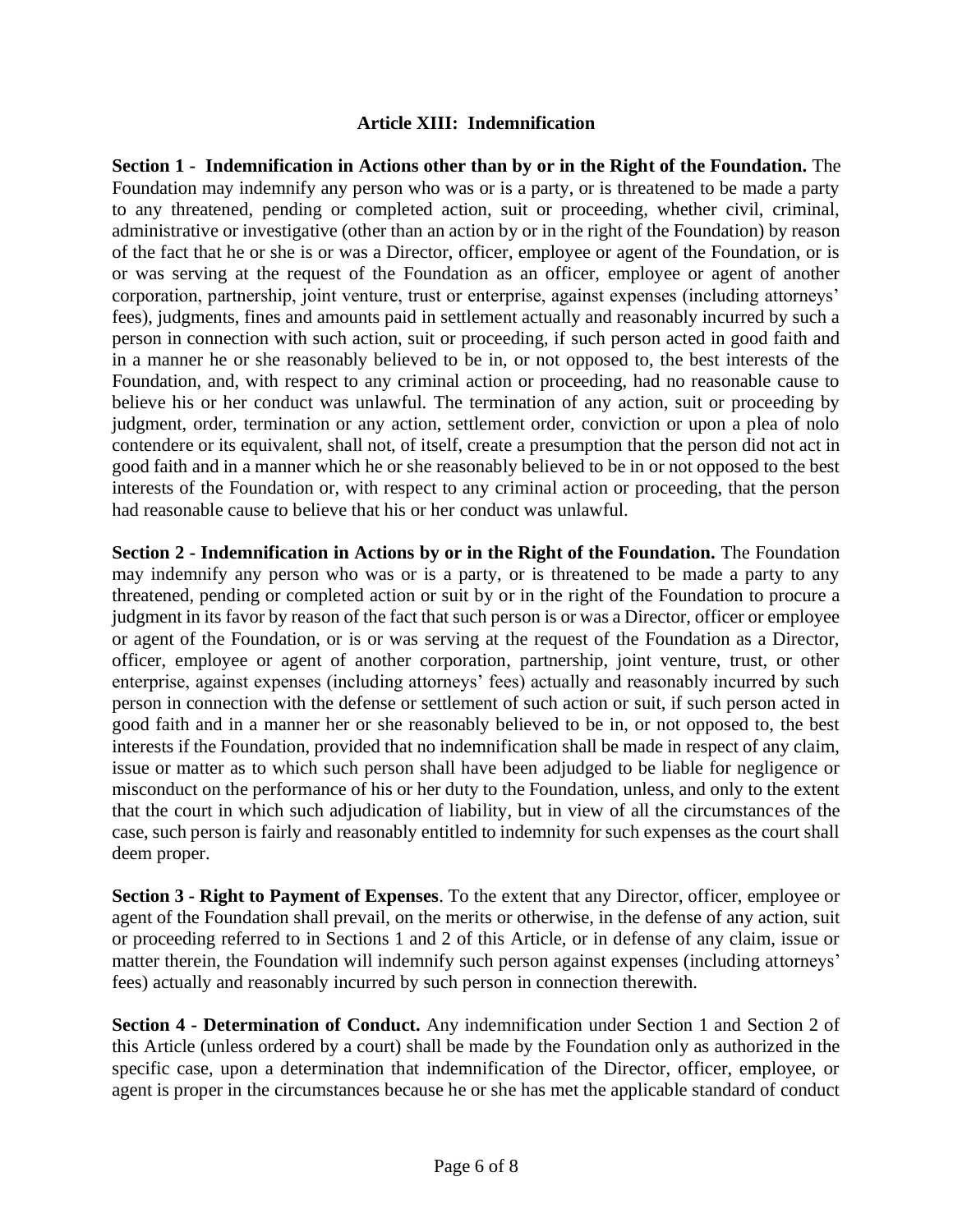set forth in Sections 1 and 2 of this Article. Such determination shall be made (a) by the Board of Directors by a majority vote of a quorum consisting of Directors who were not parties to such action, suit or proceeding, or (b) if such a quorum is not obtainable, or even if obtainable, if a quorum of disinterested Directors so directs, by independent legal consultation in a written opinion.

**Section 5 - Payment of Expenses in Advance.** Expenses incurred in defending a civil or criminal action, suit or proceeding may be paid by the Foundation in advance of the final disposition of such action, suit or proceeding, as authorized by the Board of Directors in the specific case, upon receipt of an undertaking by or on behalf of the Director, officer, employee or agent to repay such amount unless it is ultimately determined that he or she is entitled to be indemnified by the Foundation as authorized in this Article.

**Section 6 - Indemnification not Exclusive.** The indemnification provided by this Article is not exclusive of any other rights to which those seeking indemnification may be entitled under any bylaws, agreement, vote of disinterested Directors, or otherwise, both as to action in his or her official capacity and as to action in another capacity while holding such office, and will continue as to a person who has ceased to be a Director, officer, employee or agent, and will inure to the benefit to the heirs, executers and administrators of such a person.

**Section 7 - Insurance.** The Foundation may purchase and maintain insurance on behalf of any person who is or was a Director, officer, employee or agent of the corporation, or who is serving at the request of the Foundation as a Director, officer, employee or agent of another corporation, partnership, joint venture, trust or other enterprise, against any liability asserted against or incurred by such person in such capacity, or arising out of his or her status as such, whether or not the Foundation would have the power to indemnify such liability under the provisions of this Article.

**Section 8 - References to Foundation**. For purposes of this Article, references to the "Foundation" shall include, in addition to the surviving Foundation, any merged Foundation (including any corporation having merged with the Foundation) absorbed in a merger, which if its separate existence had continued, would have had the power and authority to indemnify its Directors, officers or employee or agent of such merging corporation, or was serving at the request of such corporation, partnership, joint venture, trust or other enterprise, shall stand in the same position under the provisions of this Article with respect to such merging Foundation if its separate existence had continued.

# **Article XIV: Dissolution**

**Section 1 - Dissolution.** The Foundation may dissolve if a majority of its Board of Directors adopts a resolution to dissolve and no debts of the corporation will remain unpaid. Written notice of the election to dissolve must be given to all Directors at least three days prior to the execution of the articles of dissolution. The dissolution action may be taken either at a Directors' meeting, or in lieu of a meeting, by written unanimous consent of all Directors.

**Section 2 - Distribution of Assets.** Upon dissolution of this organization, assets shall be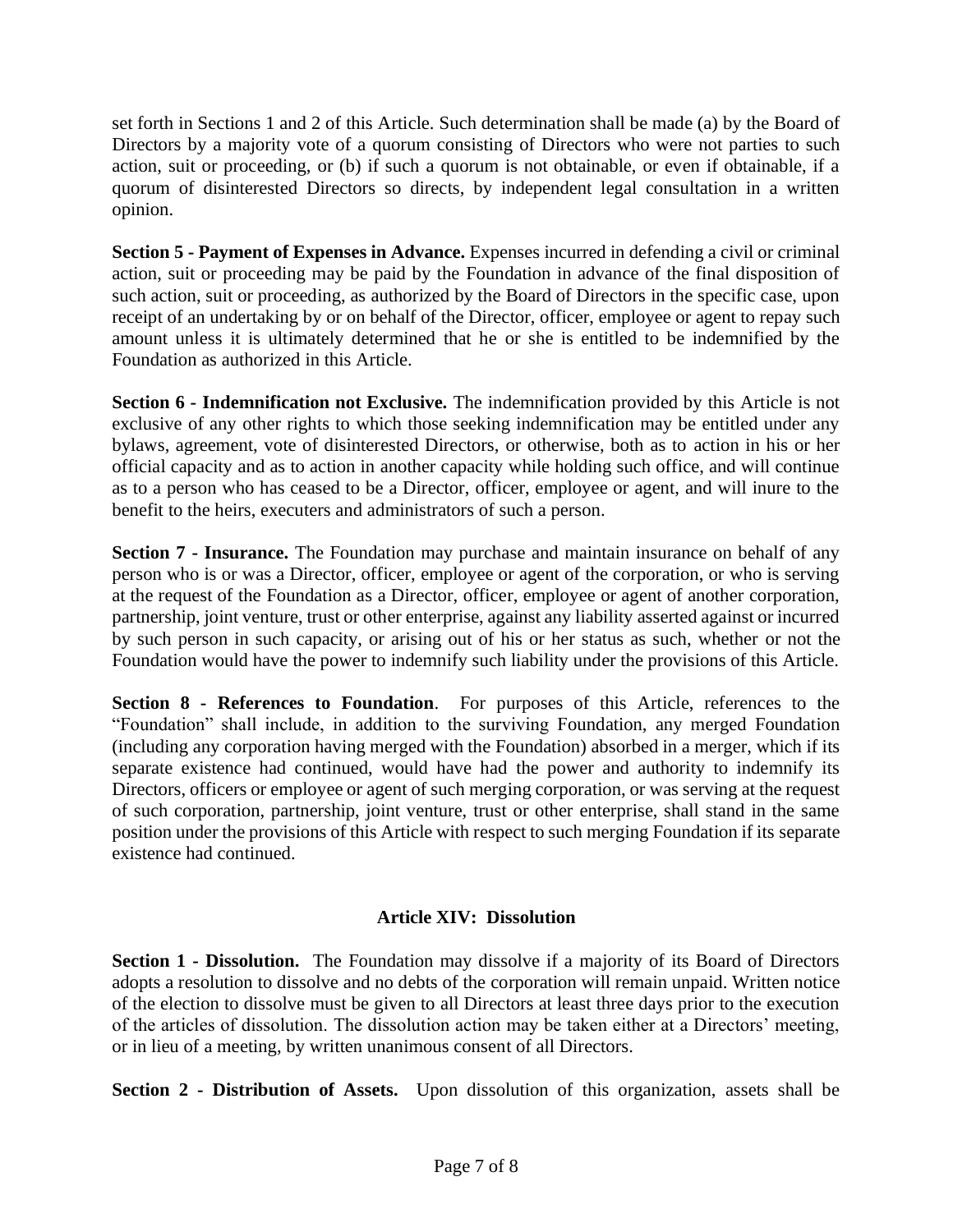distributed to the PDHP for one or more exempt purposes within the meaning of Section  $501(c)(3)$ of the Internal Revenue Code, or corresponding section of any future federal tax code. In the event the PDHP is unwilling or unable to accept the transfer, the assets shall be distributed for one or more exempt purposes within the meaning of Section 501(c)(3) of the Internal Revenue Code, or corresponding section of any future federal tax code.

# **Article XV: Other Provisions**

The Foundation, being organized exclusively for charitable, educational, and scientific purposes, may make distributions to organizations and individuals in furtherance of its corporate purposes and in accordance with §501(c)(3) of the Code. No part of the net earnings of the Foundation shall inure to the benefit of, or be distributable to its members, trustees, officers, or other private sector persons except that the corporation shall be authorized and empowered to pay reasonable compensation for services rendered and to make payments and distributions in furtherance of the purposes set forth in the Articles of Incorporation. No substantial part of the activities of the Foundation shall be the carrying on of propaganda or otherwise attempting to influence legislation, and the corporation shall not participate in, or intervene in (including the publishing or distribution of statements) any political campaign on behalf of or in opposition of any candidate for public office. Notwithstanding any other provision of these articles, the Foundation shall not carry on any other activities not permitted to be carried on (a) by a corporation exempt from federal income tax under section 501(c)(3) of the Internal Revenue Code of the United States, or the corresponding section of any future federal tax code, or (b) by a corporation, contributions to which are deductible under section 170(c)(2) of the Internal Revenue Code of the United States, or the corresponding section of any future federal tax code.

# **Article XVI: Conflicts of Interest**

The Foundation will be governed by the "Conflicts of Interest Policy" attached and incorporated into these bylaws by this reference as *Exhibit A*.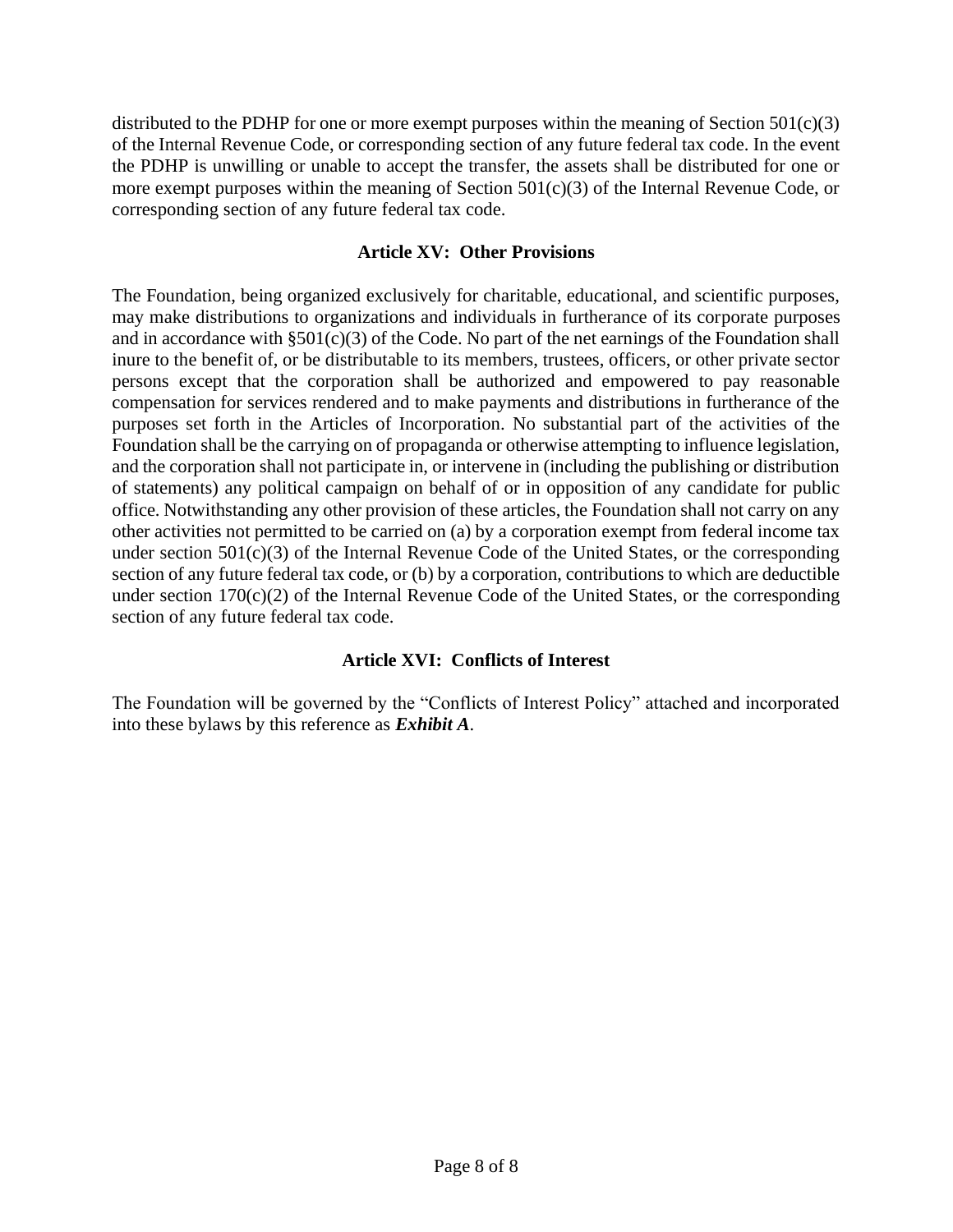# **EXHIBIT A CONFLICTS OF INTEREST POLICY**

(see attached)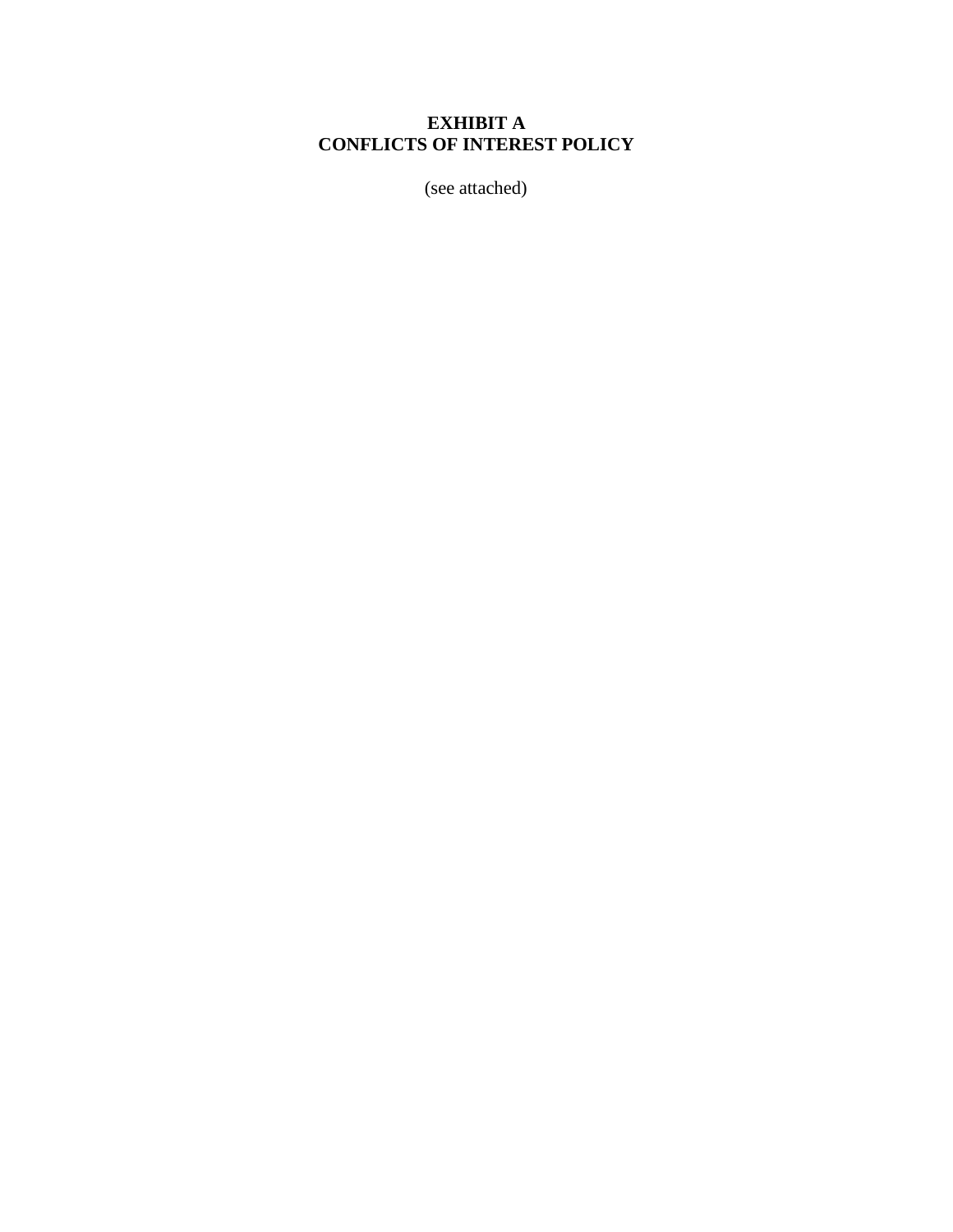## **PARKS FOUNDATION OF HIGHLAND PARK CONFLICTS OF INTEREST POLICY**

### **Article I**

#### Purpose

The purpose of the conflicts of interest policy is to protect the Parks Foundation of Highland Park's ("*Foundation*") interests when it is contemplating entering into a transaction or arrangement that might benefit the private interest of an officer, director, or trustee of the Foundation. This policy is intended to supplement but not replace any applicable state laws governing conflicts of interest applicable to nonprofit and charitable organizations.

## **Article II**

**Definitions** 

## 1. **Interested Person**

Any director, trustee, principal officer, or member of a committee with board-delegated powers who has a direct or indirect financial interest, as defined below, is an interested person.

## 2. **Financial Interest**

A person has a financial interest if the person has, directly or indirectly, through business, investment, or family:

a. An ownership or investment interest in any entity with which the Foundation has a transaction or arrangement, or

b. A compensation arrangement with the Foundation or with any entity or individual with which the Foundation has a transaction or arrangement, or

c. A potential ownership or investment interest in, or compensation arrangement with, any entity or individual with which the Foundation is negotiating a transaction or arrangement.

Compensation includes direct and indirect remuneration as well as gifts or favors that are substantial in nature.

A financial interest is not necessarily a conflict of interest. Under Article II, Section 2, a person who has a financial interest may have a conflict of interest only if the appropriate board or committee decides that a conflict of interest exists.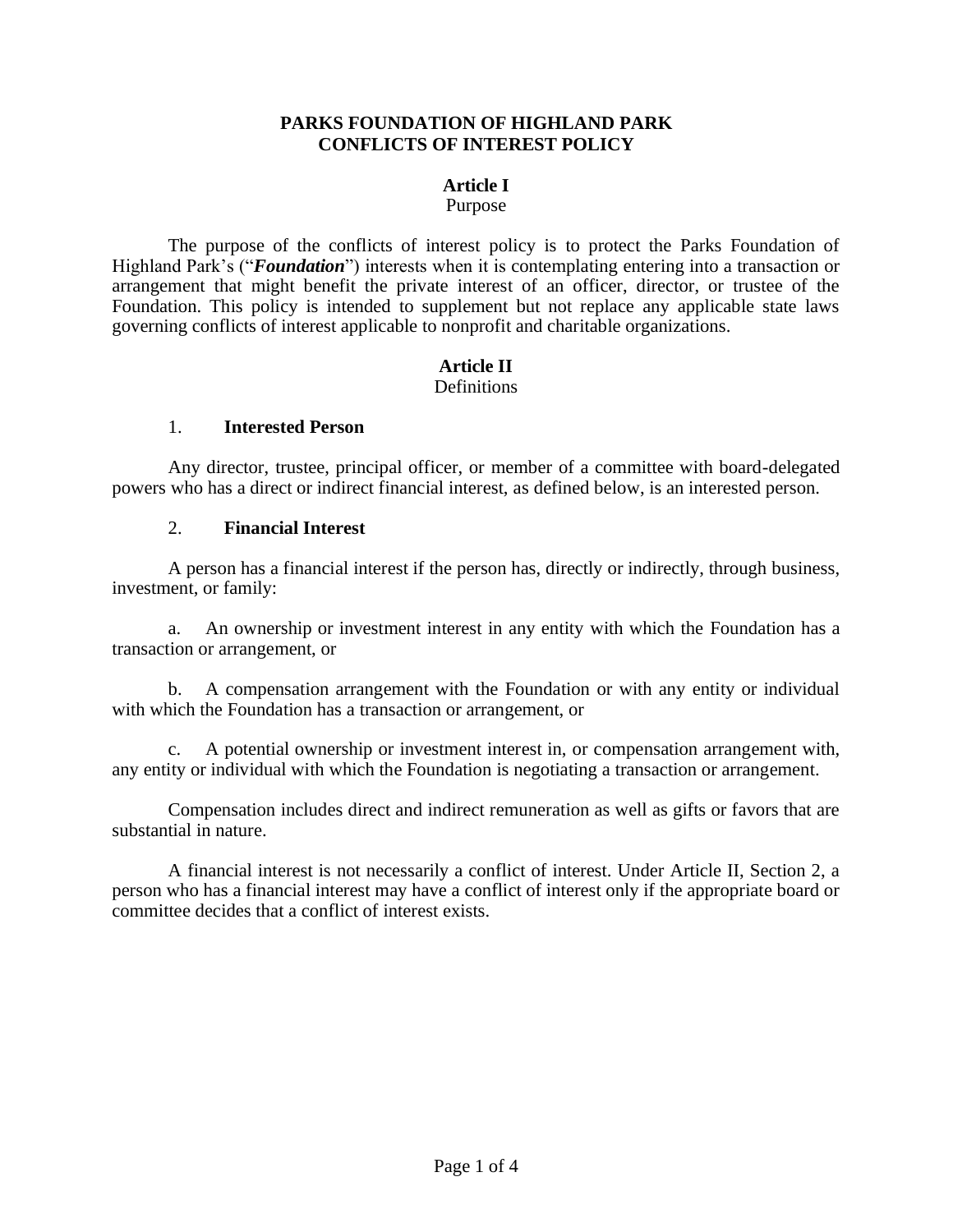#### **Article III Procedures**

# 1. **Duty To Disclose**

In connection with any actual or possible conflicts of interest, an interested person must disclose the existence of his or her financial interest and must be given the opportunity to disclose all material facts to the directors, trustees and members of committees with board-delegated powers considering the proposed transaction or arrangement.

# 2. **Determining Whether a Conflict of Interest Exists**

After disclosure of the financial interest and all material facts, and after any discussion with the interested person, he/she shall leave the board or committee meeting while the determination of a conflict of interest is discussed and voted upon. The remaining board or committee members shall decide if a conflict of interest exists.

## 3. **Procedures for Addressing the Conflict of Interest**

a. An interested person may make a presentation at the board or committee meeting, but after such presentation, he/she shall leave the meeting during the discussion of, and the vote on, the transaction or arrangement that results in the conflict of interest.

b. The chairperson of the board or committee shall, if appropriate, appoint a disinterested person or committee to investigate alternatives to the proposed transaction or arrangement.

c. After exercising due diligence, the board or committee shall determine whether the Foundation can obtain a more advantageous transaction or arrangement with reasonable efforts from a person or entity that would not give rise to a conflict of interest.

d. If a more advantageous transaction or arrangement is not reasonably attainable under circumstances that would not give rise to a conflict of interest, the board or committee shall determine by a majority vote of the disinterested directors or trustees whether the transaction or arrangement is in the Foundation' best interest and for its own benefit and whether the transaction is fair and reasonable to the Foundation and shall make its decision as to whether to enter into the transaction or arrangement in conformity with such determination.

# 4. **Violations of the Conflicts of Interest Policy**

a. If the board or committee has reasonable cause to believe that a member has failed to disclose actual or possible conflicts of interest, it shall inform the member of the basis for such belief and afford the member an opportunity to explain the alleged failure to disclose.

b. If, after hearing the response of the member and making such further investigation as may be warranted in the circumstances, the board or committee determines that the member has in fact failed to disclose an actual or possible conflict of interest, it shall take appropriate disciplinary and corrective action.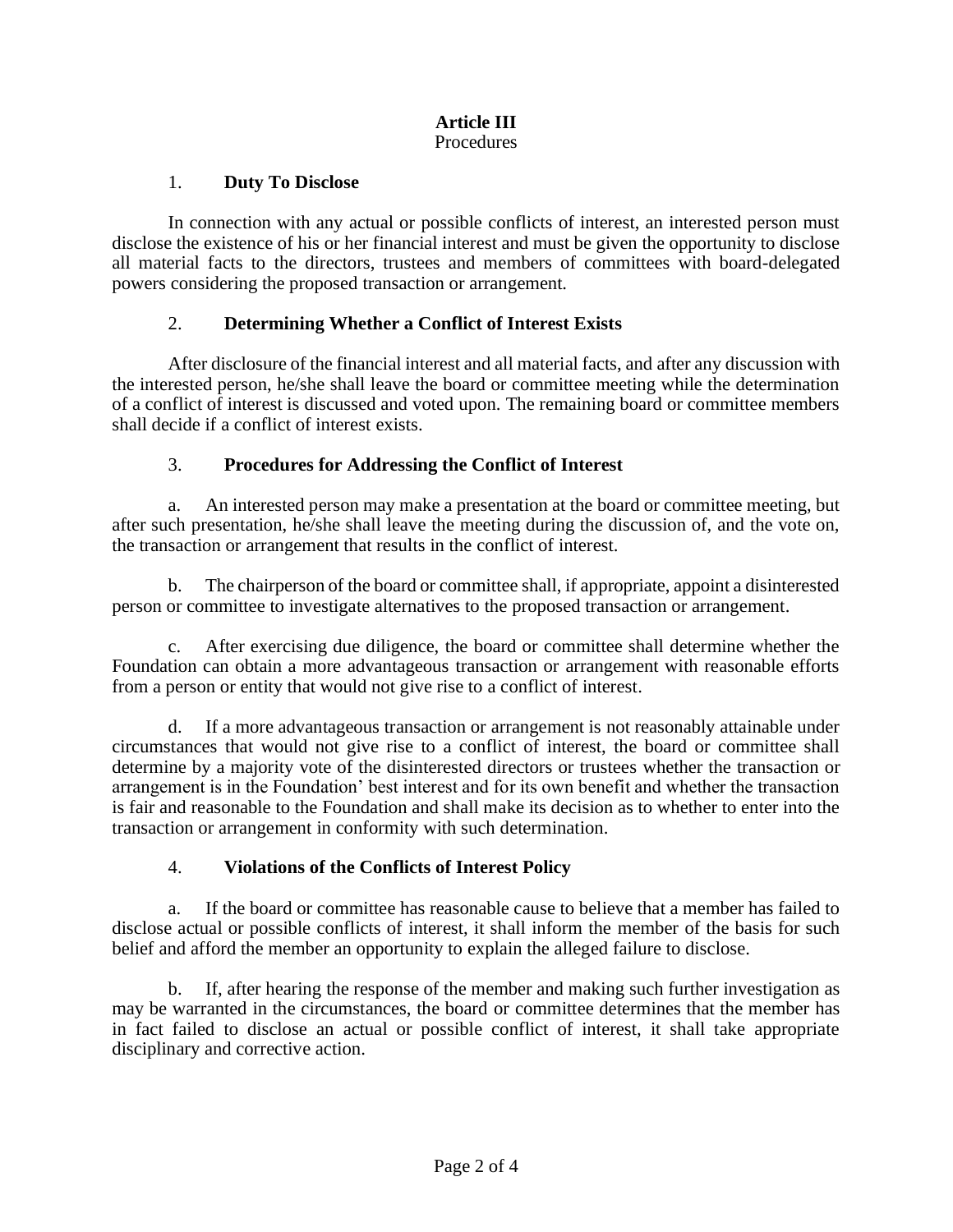# **Article IV**

### Records of Proceedings

The minutes of the board and all committees with board-delegated powers shall contain:

1. The names of the persons who disclosed or otherwise were found to have a financial interest in connection with an actual or possible conflict of interest, the nature of the financial interest, any action taken to determine whether a conflict of interest was present, and the board's or committee's decision as to whether a conflict of interest in fact existed, and

The names of the persons who were present for discussions and votes relating to the transaction or arrangement, the content of the discussion, including any alternatives to the proposed transaction or arrangement, and a record of any votes taken in connection therewith.

## **Article V**

### Compensation

1. A voting member of the board of directors or trustees who receives compensation, directly or indirectly, from the Foundation for services is precluded from voting on matters pertaining to that member's compensation.

2. A voting member of any committee whose jurisdiction includes compensation matters and who receives compensation, directly or indirectly, from the Foundation for services is precluded from voting on matters pertaining to that member's compensation.

## **Article VI**

## Annual Statements

Each director, trustee, principal officer, and member of a committee with board-delegated powers shall annually sign a statement which affirms that such person:

- 1. Has received a copy of the conflicts of interest policy,
- 2. Has read and understands the policy,
- 3. Has agreed to comply with the policy, and
- 4. Understands that the Foundation is a charitable organization and that in order to maintain its federal tax exemption it must engage primarily in activities which accomplish one or more of its tax-exempt purposes.

# **Article VII**

#### Periodic Reviews

To ensure that the Foundation operates in a manner consistent with its charitable purposes and that it does not engage in activities that could jeopardize its status as an organization exempt from federal income tax, periodic reviews shall be conducted. The periodic reviews shall, at a minimum, include the following subjects: